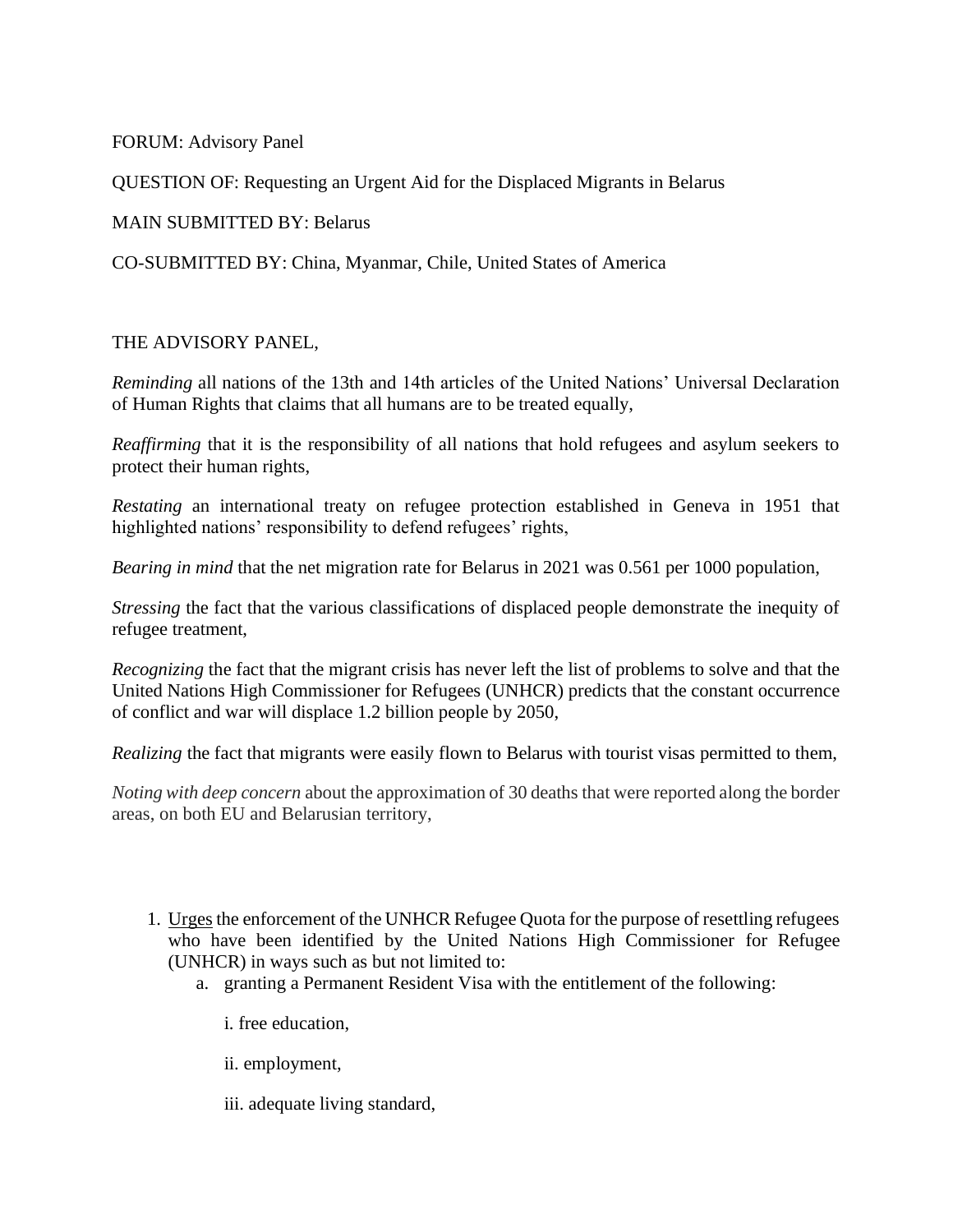- b. increasing the annual quota that nations have to accept,
- c. making it mandatory for all nations to implement the quota,
- 2. Encourages member states to comply with the goals of the New York Declaration for Refugees and Migrants for the purpose of setting commitments for refugees and migrants, and elements toward the achievement of Global Compact on Refugees and Global Compact for Safe, Orderly and Regular Migration through ways such as but not limited to:
	- a. reaffirming the importance of the international refugee including the Belarusian refugee regime,
	- b. setting a wide range of commitments by the Member States for example:
		- i. protecting refugees and supporting the countries that shelter them,
		- ii. supporting countries affected by large movements of refugees and migrants,

iii. sharing international responsibilities with equitability,

- c. supporting conditions in countries of origin for return in safety and dignity;
- 3. Strongly urges the government of all European nations to cooperate with United Nation Organizations (UNOs), Non-Governmental Organizations (NGOs), International Labour Organization (ILO), and other campaigns related to employment for refugee such as MOSAIC's Refugee Employment Services, Organization for Economic Co-operation and Development (OECD), and the Refugee Employment Partnership (REP) through ways such as but not limited to:
	- a. creating a credible source of information to help connect and match refugees to employers,
	- b. clarifying the short, medium, and long-term impact on taking work permits as it relates to benefits, asylum status, and legal protection,
	- c. increasing refugee confidence in public authorities by establishing refugee-tailored services in-state institutions,
	- d. providing the material support needed to access employment opportunities,
	- e. implementing gender-specific solutions and enhancing support for female labor force participation;
- 4. Requests all relevant agencies of the United Nations and its constituent organizations such as the United Nations High Commissioner for Refugees (UNHCR), International Rescue Committee, and International Organization for Migration (IOM) to support efforts to provide measures for the improvement in quality of life of migrants by:
	- a. providing migrants with basic necessities such as: i. safe shelter,